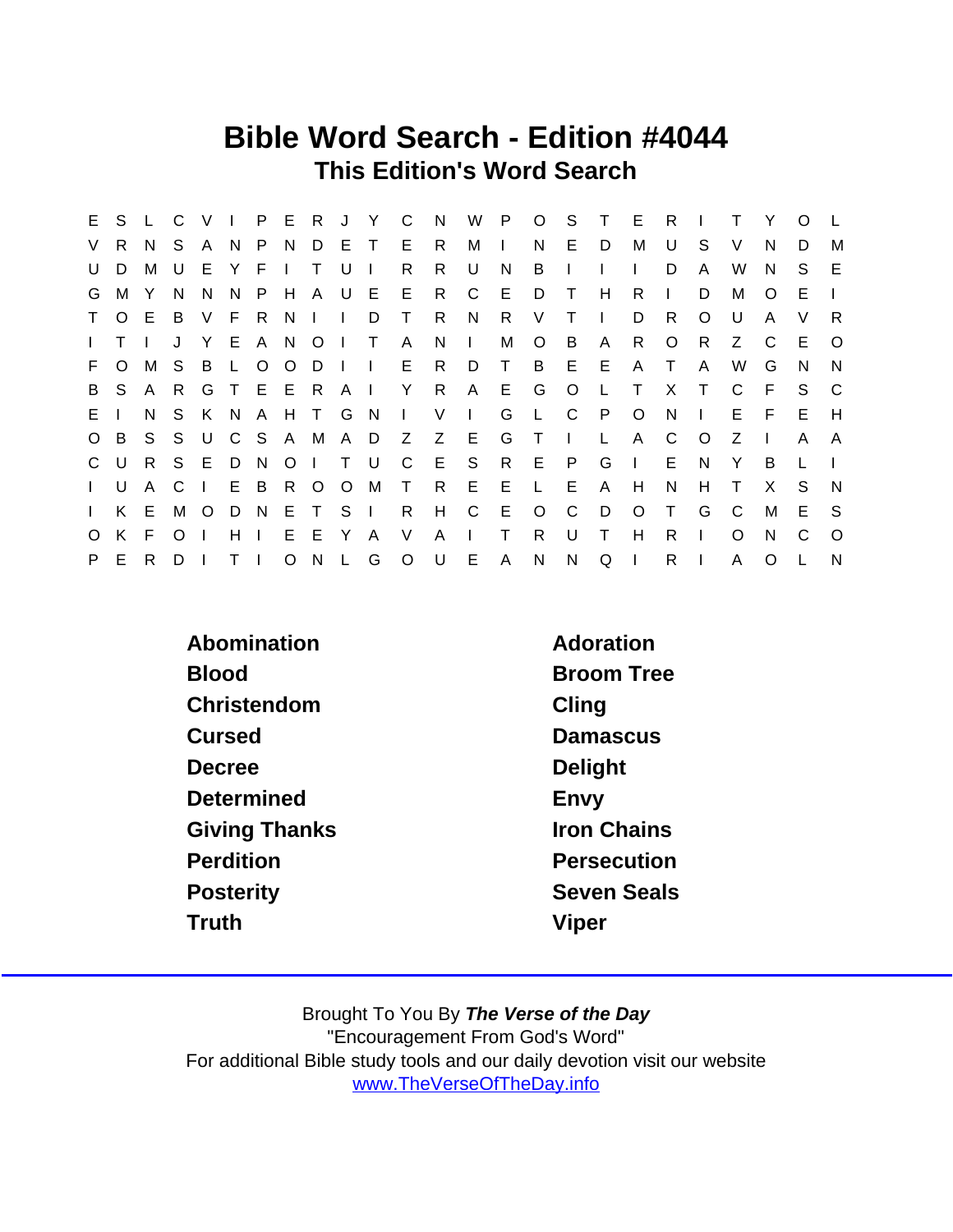# Bible Word Search - Edition #4044 Word Search Answer Guide

| e            |              | $S \cup$       |              |              |           |         |                   |                 |                 |                           |                |              |                         |                |              | C V I P E R j y c n w P O S T E R I |              |              | $\top$       | Y            | $\Omega$     |          |
|--------------|--------------|----------------|--------------|--------------|-----------|---------|-------------------|-----------------|-----------------|---------------------------|----------------|--------------|-------------------------|----------------|--------------|-------------------------------------|--------------|--------------|--------------|--------------|--------------|----------|
| $V$ r        |              |                | n s          |              |           |         |                   |                 | anp n D E T E R |                           | $M$ $I$        |              |                         | N E D          |              | m                                   | <b>u</b>     | s.           | $\mathsf{V}$ | n            | d            | m        |
| <b>u</b>     | d            | m u            |              |              |           |         | Ey fitui          |                 | $\mathsf{r}$    | $\mathsf{r}$              | <b>u</b>       | n            | b                       | $\mathbf{i}$   | $\mathbf{i}$ | -i-                                 | d            | A            | W            | n.           | S.           | e        |
| g            | m            | V              | n            |              |           |         |                   |                 |                 | N n p h a u E E R C E D t |                |              |                         |                | h            | $\mathsf{r}$                        | $\mathbf{i}$ | D            | m            | $\Omega$     | E            |          |
| t            | $\Omega$     | $\mathbf{e}$   | b            | V fr         |           |         | ni i              | d               | $-t$            |                           | r n r          |              | v t i                   |                |              | d                                   | $\mathsf{r}$ | O            | $\mathsf{u}$ | a            | V            | -R       |
| i t          |              | $\mathbf{i}$ i |              |              |           |         |                   | Y e a N O I T A |                 | N                         | $\sim 10^{-1}$ |              | M O                     | $\overline{B}$ | Ar           |                                     | $\circ$      | R.           | $\mathsf{Z}$ | $\mathbf{C}$ | E.           | $\circ$  |
| f            | $\Omega$     | m <sub>s</sub> |              |              |           | B L O O | Dii               |                 | e               | $\mathbf{r}$              | D              | $-t$         | $\mathsf{b}$            | e              | $\mathbf{e}$ | a                                   | $-t$         | A            | W            | g            | N            | N        |
| b s          |              | a r            |              |              |           |         | g t e e r a i     |                 |                 | y r a E g o I             |                |              |                         |                |              | $\mathbf{t}$                        |              | x T          | $\mathbf{C}$ | f            | S.           | - C      |
| e i          |              |                | n S          |              |           |         | K N A H T G N     |                 | $\mathsf{I}$ V  |                           | $\sim 1$ .     |              | G L                     | $\mathbb{C}$   | p            | $\overline{O}$                      | n            | $\Box$       | e            | f            | E.           | - H      |
| $\circ$      | b            |                |              |              |           |         |                   |                 |                 | s S U C S A M A D z z e   |                | $\mathbf{g}$ | $-t$                    | $\mathbf{L}$   | <b>L</b>     | a                                   | $\mathbf{C}$ | $\circ$      | $\mathsf{Z}$ | - i          | $\mathsf{A}$ | - A      |
|              | C U          |                |              |              |           |         | R S E D N O I T U |                 | $\mathsf{C}$    | E                         | $\mathbf{S}$   |              | R E P                   |                | G            | $\mathbb{R}$                        | e            | N            | $\mathsf{V}$ | b            | L            |          |
| $\mathbf{i}$ | $\mathbf{u}$ | a              | $\mathbf{C}$ | $\mathbf{i}$ |           |         |                   | e B R O O M T   |                 |                           | R E E          |              | $\Box$                  | e              | a            | H                                   | N            | h            | t            | $\mathsf{x}$ | S            | N,       |
| i.           | $\mathsf{k}$ | $\mathbf{e}$   | M            | $\circ$      |           |         | DNETSI            |                 | R               | $H$ $C$                   |                | e            | $\overline{\mathbf{0}}$ | $\mathbf{C}$   | d            | $\circ$                             | $\top$       | G            | $\mathbf{C}$ | m            | $\mathbf{e}$ | -S       |
| $\circ$      | k            | f              | $\Omega$     | - i -        | $h$ i     |         | e e y a           |                 | V               | $\mathsf{a}$              | $\mathbf{I}$   | $\top$       | $\mathsf{R}$            | U              | $\top$       | H                                   | $\mathsf{r}$ | $\mathbf{i}$ | $\Omega$     | n.           | $\mathbf{C}$ | $\Omega$ |
|              | P E          |                | R D          | $\Box$       | $T \perp$ |         |                   | $O$ N I g       | $\mathsf{o}$    | $\mathsf{u}$              | e              | $\mathsf{a}$ |                         |                |              | nnqir                               |              | $\mathbf{i}$ | a            | $\mathsf{o}$ |              | n        |

Abomination: Horizontal **Adoration: Vertical** Blood: Horizontal Broom Tree: Horizontal Christendom: Horizontal Cling: Diagonal Cursed: Horizontal Damascus: Horizontal Decree: Horizontal Delight: Diagonal Determined: Horizontal **Envy: Vertical** Giving Thanks: Horizontal Iron Chains: Vertical Perdition: Horizontal **Persecution: Horizontal** Posterity: Horizontal Seven Seals: Vertical Truth: Horizontal Viper: Horizontal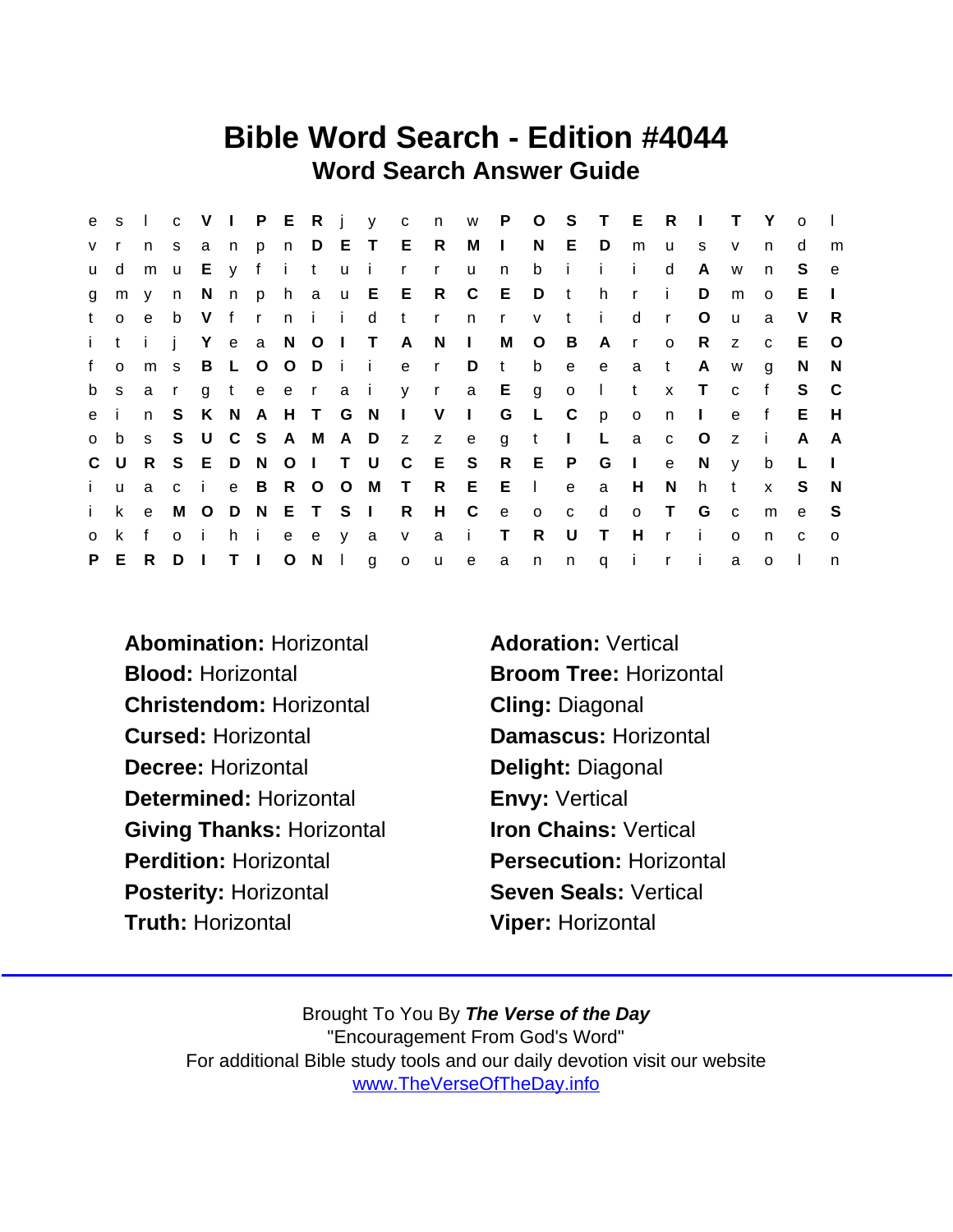# Bible Word Search - Edition #4044 Words Used And Their Definitions

Abomination Intense aversion or loathing; Detestation

Adoration Act of displaying love

Blood

A red liquid in most living creatures that is necessary for life

Broom Tree A shrub with yellow flowers

Christendom

A kingdom which is overseen by Jesus; Typically refers to a region where Christianity is the dominant religion

Cling

To hold onto something or someone

**Cursed** 

Opposite of blessed; Curse of the Law is one example and is usually death, be it physical or spiritual; The curse of the Law is the result of breaking it, not the result of the Law itself; Affected by a negative consequence of an action such as breaking a covenant

**Damascus** 

A city in Israel. Most famously associated with the route between itself and Jerusalem in which Saul/Paul was converted by Christ.

#### Decree

An order that is treated as law, usually given by kings, emperors, or judges (See Luke 2:1-7)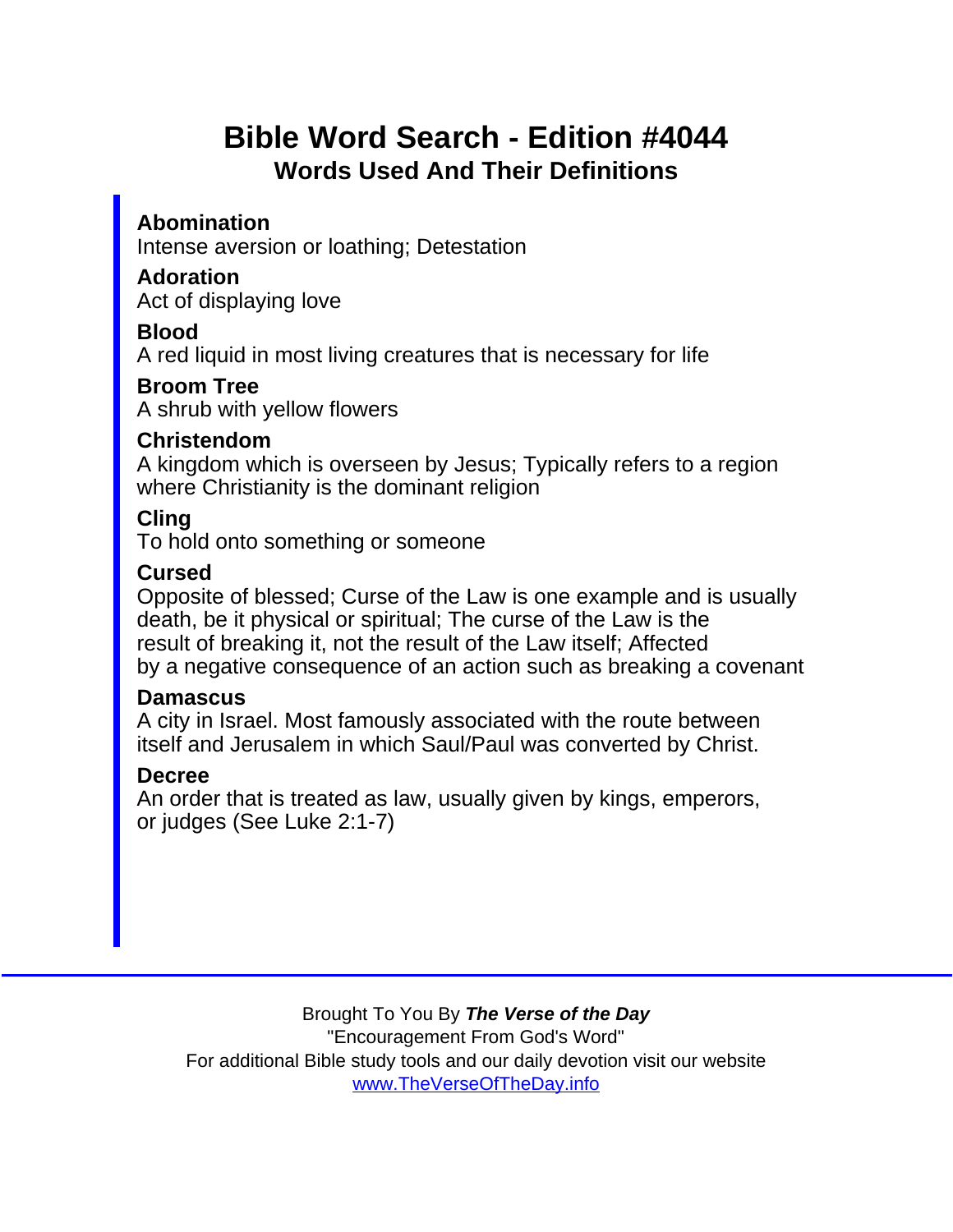# Bible Word Search - Edition #4044 Words Used And Their Definitions - Continued

### **Delight**

Pleasure or enjoyment

**Determined** 

Decided or settled on something; perseverent

Envy

To want something that belongs to someone else

Giving Thanks Showing gratefulness

Iron Chains

Interlocking rings made of iron, often used to hold things together

Perdition

Eternal punishment

Persecution

The act of being mistreated for ones values or beliefs

**Posterity** 

A state of success for future generations.

Seven Seals

Seals placed on a scroll mentioned in the book of Revelation that could only be opened by "The Lamb" with "Seven horns and Seven eyes" (See Revelations 5-6)

Truth

Opposite of a lie; Anything that is said and is not false and / or without intention to deceive.

Viper

A small venomous snake; It hangs on to its prey with its sharp teeth until the venom kills its victim, is very hard to get off,